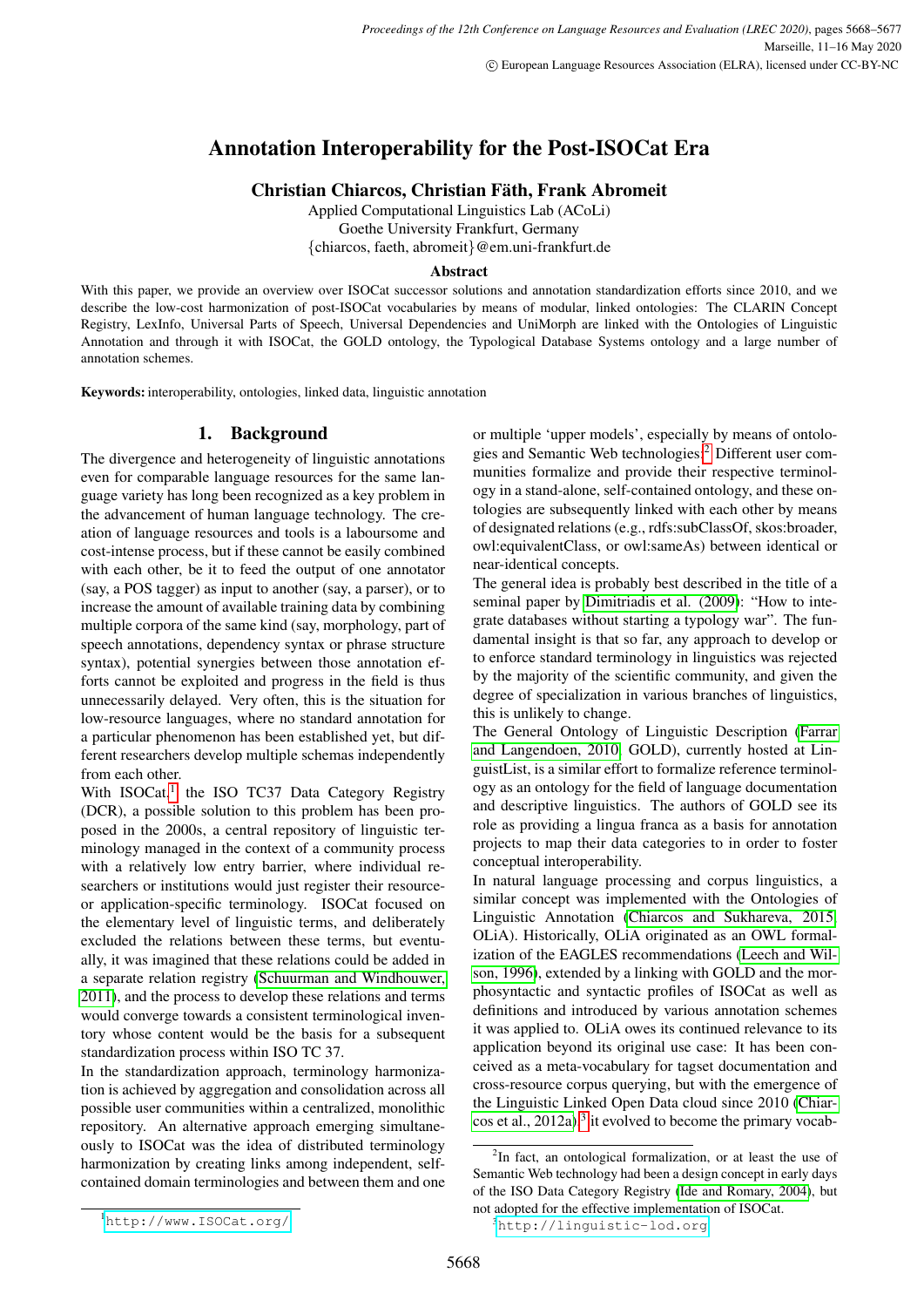ulary to formalize linguistic annotations for Semantic Web applications and language resources in the web of data.

A fundamental insight of the 2000s was that the development and usability of widely used, shared annotation terminology for linguistic annotations must be based on web technologies, and in particular, resolvable URIs. The technical standard in this regard still remains to be ISOCat, which provides persistent URIs, even though these are redirected to a static dump now rather than the underlying live system. Since [Chiarcos et al. \(2012b\)](#page-8-6), linked data has been recognized as a key element to facilitate language resource interoperability, and this trend intensified with the more recent trend to shift from XML tecnologies of JSON(-LD) in the language resource community. Accordingly, RDF dumps of resources developed on the basis of proprietary formalisms have been made available at an increasing rate. Along with the improvement in structural (format and access) interoperability, also the content of all major terminology resources became increasingly harmonized. OLiA already provideded an indirect linking between ISOCat and GOLD, but a direct bridge between both resources was established and GOLD and ISOCat began to converge when the 2010 edition of GOLD was mirrored within ISOCat [\(Kemps-Snijders, 2010\)](#page-8-7). However, this process, as well as the addition of a large number of tagsets and domain vocabularies, contributed to the emergence of terminological (near-)doublets. Without relational data structures to express identity or near-identity, or an effective community process to eliminate such doublets, the ISOCat repository came to house an increasing number of duplicate and near-duplicate records where even elementary concepts existed multiple times, distinguished by their respective owners and the wording of their definitions, but not by their label (e.g., 'part of speech' as DC-1345, DC-3747 and DC-5294; 'verb' as DC-1424 and DC-4949; 'dative case' as DC-1265 and DC-3148; 'past' as DC-1347 and DC-4966; 'masculine gender' as DC-1883 and DC-3312).

Among the linguistic terminology resources around 2010, ISOCat excelled as being the most widely used, most fundamental, and richest. Unfortunately, its popularity and continued growth ultimately led to its abandonment, as the unrestricted addition of new records, together with very weak facilities for expressing the relations between entries, produced a largely unstructured collection of redundant en-tries and near-synonyms.<sup>[4](#page-1-0)</sup> In the original conception of ISOCat, a community process was envisioned to consolidate duplicate entries and to formulate consensus definitions. For the specific case of ISOCat, however, this process, however, never produced any concrete results as it remained hard to motivate researchers to engage in abstract work such as consolidating terms and definitions at this scale. External extensions of ISOCat, however, involved the development of full-fledged domain ontologies that were grounded in ISOCat profiles. This includes an ontology for lexical data structures (LexInfo, see below), an ontology for linguistic annotations [\(Chiarcos, 2010\)](#page-8-8) and an ontology of language resource metadata [\(Zinn et al., 2012\)](#page-9-1). Neither of these ontologies, however, were adopted by ISO-Cat administrators nor considered as a possible input to the ISOCat community process or its future development. To some extent, this was due to the technological choices made in ISOCat architecture which was designed on the basis of an application-specific, XML-based format, well en par with the state of the art in early 2000's language resource technology, but orthogonal to RDF technology.

But despite its influence in numerous branches of research, ISOCat failed in general to deliver on its promises and was eventually discontinued in 2014 [\(Schuurman et al., 2015\)](#page-9-2).

## 2. Linguistic Annotation Terminology since 2010

ISOCat content remains available as a static resource only <http://ISOCat.tbxinfo.net/>, and two direct successor systems are being developed – along with other more recent efforts to harmonize linguistic data categories. Whereas ISOCat was relatively widely used, these efforts target more specific communities and use cases. These include terminologies that directly build on ISOCat, esp., the CLARIN Concept Registry (Sect. [2.1.\)](#page-1-1), developed as a central component of the CLARIN infrastructure, and LexInfo (Sect. [2.2.\)](#page-2-0), a vocabulary for the terminology of lexicalconceptual resources. We distinguish these terminology repositories from other recent standardization efforts (Sect. [2.3.\)](#page-2-1) developed independently from ISOCat by communities that aim to create cross-linguistically compatible annotations such as syntax, morphosyntax and inflectional morphology.

#### <span id="page-1-1"></span>2.1. CLARIN Concept Registry and DatCatWeb

As a replacement for ISOCat, [Schuurman et al. \(2015\)](#page-9-2) introduced the CLARIN Concept Registry  $(CCR)$ ,<sup>[5](#page-1-2)</sup> which is based on OpenSKOS [\(Brugman and Lindeman, 2012\)](#page-8-9). They aimed to avoid the issues with ISOCat by allowing only CLARIN National Content coordinators to update the registry, and by requiring a "good definition" of a concept that is unique, meaningful, reusable and concise. However, progress on this effort is slow, and even at the time of writing this, basic concepts such as 'part-of-speech' have not reached the 'approved' status.

Simultaneously, ISO TC37 has been developing DatCatInfo as an ISOCat successor registry initially populated with ISOCat concepts [\(Warburton and Wright, 2020\)](#page-9-3).<sup>[6](#page-1-3)</sup> DatCat-Info is developed in close connection with the TermBase eXchange format (TBX). As of early 2019, 2,977 data categories (approximately half the DCs from ISOCat) have been migrated to DatCatInfo, and are currently undergoing continued revision in order to eliminate duplicates and establish a coherent view on the terminology.

The future division of labour between the CCR and Dat-CatInfo is not clear, although they clearly diverge and we may anticipate a specialization of the CCR for applications in language technology and a specialization of DatCatInfo

<span id="page-1-0"></span><sup>4</sup> ISOCat provided an inventory of hierarchical relations (dcif:isA), but these were optional and not enforced. Out of 682 data categories in the morphosyntactic profile, only one third (274) used hierarchical relations, whereas the majority was provided as an unstructured list.

<span id="page-1-2"></span><sup>5</sup><https://www.clarin.eu/ccr>

<span id="page-1-3"></span><sup>6</sup><http://www.datcatinfo.net>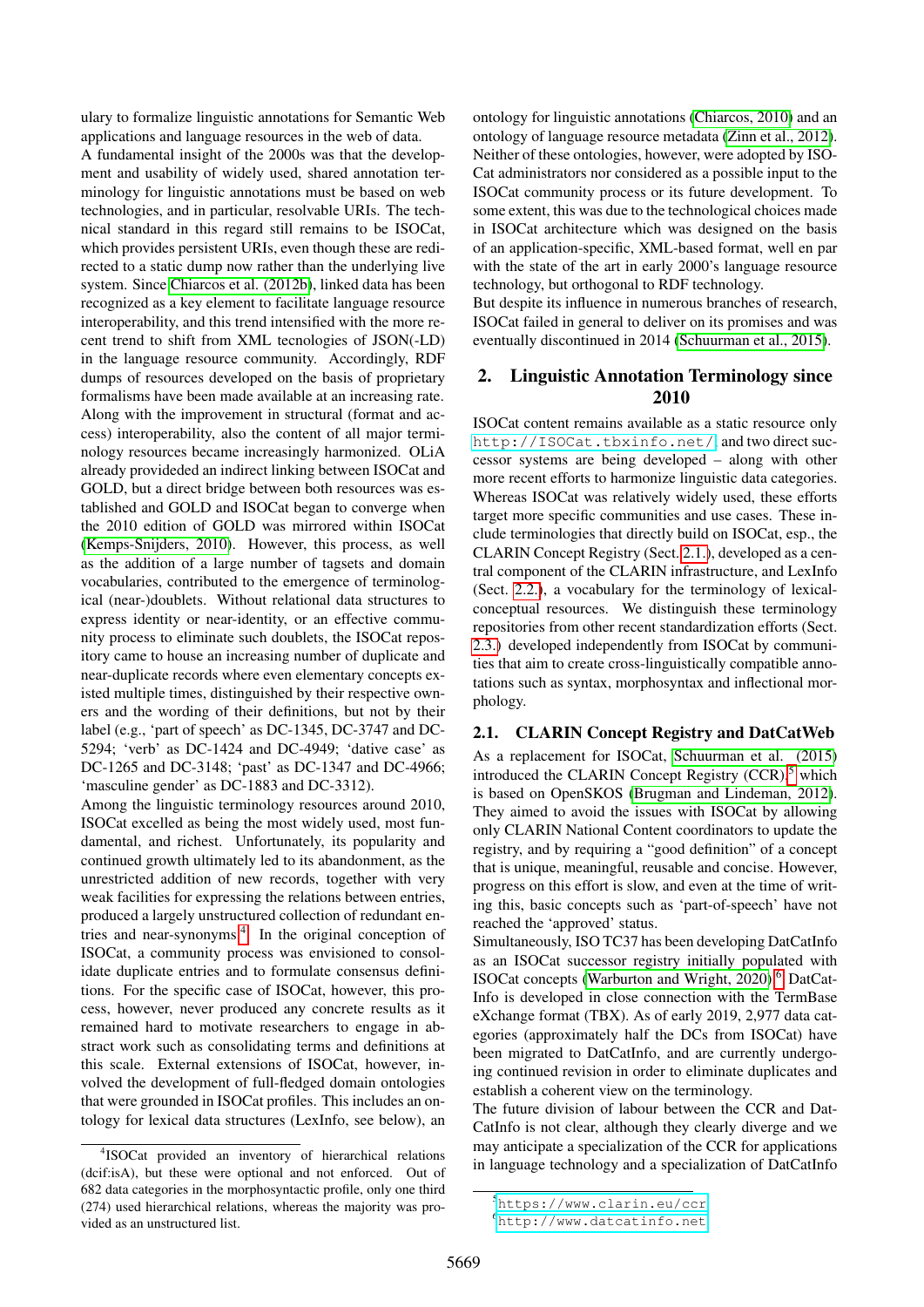for lexical and terminological resources. In any case, both systems will provide resolvable URIs (at the time of writing, only CCR does), and for domain-specific vocabularies, it will be possible to link them to each of them. In fact, the capability to facilitate linking with multiple external reference models has been the motivation for modular architectures such as OLiA (see below).

# <span id="page-2-0"></span>2.2. LexInfo

LexInfo<sup>[7](#page-2-2)</sup> is the representative vocabulary for linguistic data categories for lexical-conceptual resources in the context of Linguistic Linked Open Data, especially because of its intrinsic ties with the popular OntoLex-Lemon vocabulary [\(Cimiano et al., 2016\)](#page-8-10). Originally, it was designed as an ontology for "associat[ing] linguistic information with respect to any level of linguistic description and expressivity to elements in an ontology" [\(Cimiano et al., 2011\)](#page-8-11). In this function, it predates Ontolex-Lemon, but with LexInfo v.2.0, it was re-designed to serve as a terminology backend of OntoLex-Lemon with the goal of making Ontolex-lemon itself agnostic of any linguistic category system. The Lex-Info ontology developed out of an RDF edition of the Lexical Markup Framework [\(Francopoulo et al., 2006,](#page-8-12) LMF), i.e., a major source of ISOCat concepts, so that LexInfo is largely compatible with ISOCat. LexInfo provides an axiomatized set of linguistic categories, covering areas such as part of speech, tense, number, animacy, degree, mood, register, etc. These categories are largely derived from ISO-Cat, but LexInfo provides a stronger axiomatization and a coherent global organization.

LexInfo v.2.0 is the reference vocabulary for linguistic categories and features in lexical-conceptual resources in the web of data. Since December 2019, version 3.0 is in preparation, $8$  with the goal to increase its cross-linguistic applicability and its compability with OntoLex-Lemon, a novel aspect here is that this development is conducted in the style of an open source project in order to facilitate the participation of the wider community.

# <span id="page-2-1"></span>2.3. Other Recent Standardization Efforts

The Universal Dependencies [\(Nivre et al., 2016,](#page-8-13) UD)<sup>[9](#page-2-4)</sup> aim to provide cross-linguistically applicable annotations for dependency syntax, parts of speech and morphosyntactic features. UD differs from earlier standardization efforts in that it is coupled with the creation and the release of open source corpora with the corresponding annotations.

The Universal Dependencies have been embraced enthusiastically by the NLP and language resource communities due to coincidence with an increased interest in the syntactic annotation of low-resource languages, and so far, more thann 100 treebanks in over 70 languages are being provided. Inspired by the wide success of UD, similar efforts have been undertaken for other areas of application, e.g., with UniMorph [\(Sylak-Glassman et al., \)](#page-9-4)<sup>[10](#page-2-5)</sup> for morphology.

With ISOCat development stalled, and new standardization

initiatives emerging, we see a great risk in increasing fractionalization in language resource development. With this paper, we provide a linking for the existing terminology repositories for linguistic data categories. We do not address language resource metadata, for which we refer the interested reader to a parallel effort, the development of METASHARE-OWL [\(McCrae et al., 2015\)](#page-8-14), initiated at the 1st Summer Datathon on LLOD (SD-LLOD 2015), and currently continued in the context of the European Language Grid (ELG) and the Linked Data for Language Tech-nology (LD4LT) Community Group of the W3C.<sup>[11](#page-2-6)</sup>

# 3. Approach

With the goal of linking multiple, and increasingly fractionalizing vocabularies for linguistic data categories, we focus both on vocabularies grounded in ISOCat, i.e., LexInfo, CCR and OLiA, as well as on novel vocabularies for morphosyntactic and syntactic annotation developed independently, i.e., the Universal Dependencies vocabularies (Universal Parts of Speech, UD v.1, UD v.2) and UniMorph. Instead of mapping or linking each of them with every other, we use the OLiA Reference Model as an intermediate layer and thereby link them with older vocabularies that OLiA is grounded in, i.e., GOLD and ISOCat. We further describe how this linking can be used to derive mapping tables that can be used to facilitate interoperability in NLP applications and transformation tasks.

## 3.1. Ontologies of Linguistic Annotation

The Ontologies of Linguistic Annotation [\(Chiarcos, 2008;](#page-8-15) [Chiarcos, 2010,](#page-8-8) OLiA) have been designed as a mediator between various terminology repositories on the one hand and linguistically annotated resources (more precisely, their annotation schemes), on the other hand [\(Schmidt et al.,](#page-9-5) [2006\)](#page-9-5). OLiA applies linked data principles to leverage several distributed terminology repositories: It provides the formalization of the mapping from annotations via the OLiA Reference Model to several existing terminology repositories ('External Reference Models') by means of a modular architecture of interdependent OWL2/DL ontologies: Annotation models and (external) reference models each constitute self-contained, standalone ontologies, whereas the linking between them is a physically separated ontology that imports the respective models and asserts rdfs:subClassOf (rdfs:subPropertyOf) relations about their concepts (and properties).

The OLiA ontologies are available from [http://purl.](http://purl.org/olia) [org/olia](http://purl.org/olia) under a Creative Commons Attribution license (CC-BY), and they are developed as an open source project using GitHub.<sup>[12](#page-2-7)</sup>

Four different types of ontologies are distinguished (Fig. [1\)](#page-3-0): (1) The OLiA Reference Model is an OWL ontology that specifies the common terminology that different annotation schemes can refer to. (2) Multiple OLiA Annotation Models formalize annotation schemes and tagsets. Fig. [1](#page-3-0) illustrates this with an annotation model developed as part of the Korean NLP2RDF stack [\(Hahm et al., 2012\)](#page-8-16). (3) For every

<span id="page-2-2"></span> $^7$ <https://www.lexinfo.net/>

<span id="page-2-3"></span><sup>8</sup><https://github.com/ontolex/lexinfo>

<span id="page-2-4"></span><sup>9</sup><https://universaldependencies.org/>

<span id="page-2-5"></span><sup>10</sup><http://unimorph.github.io/>

<span id="page-2-6"></span><sup>11</sup><https://github.com/ld4lt/metashare>

<span id="page-2-7"></span><sup>12</sup><https://github.com/acoli-repo/olia>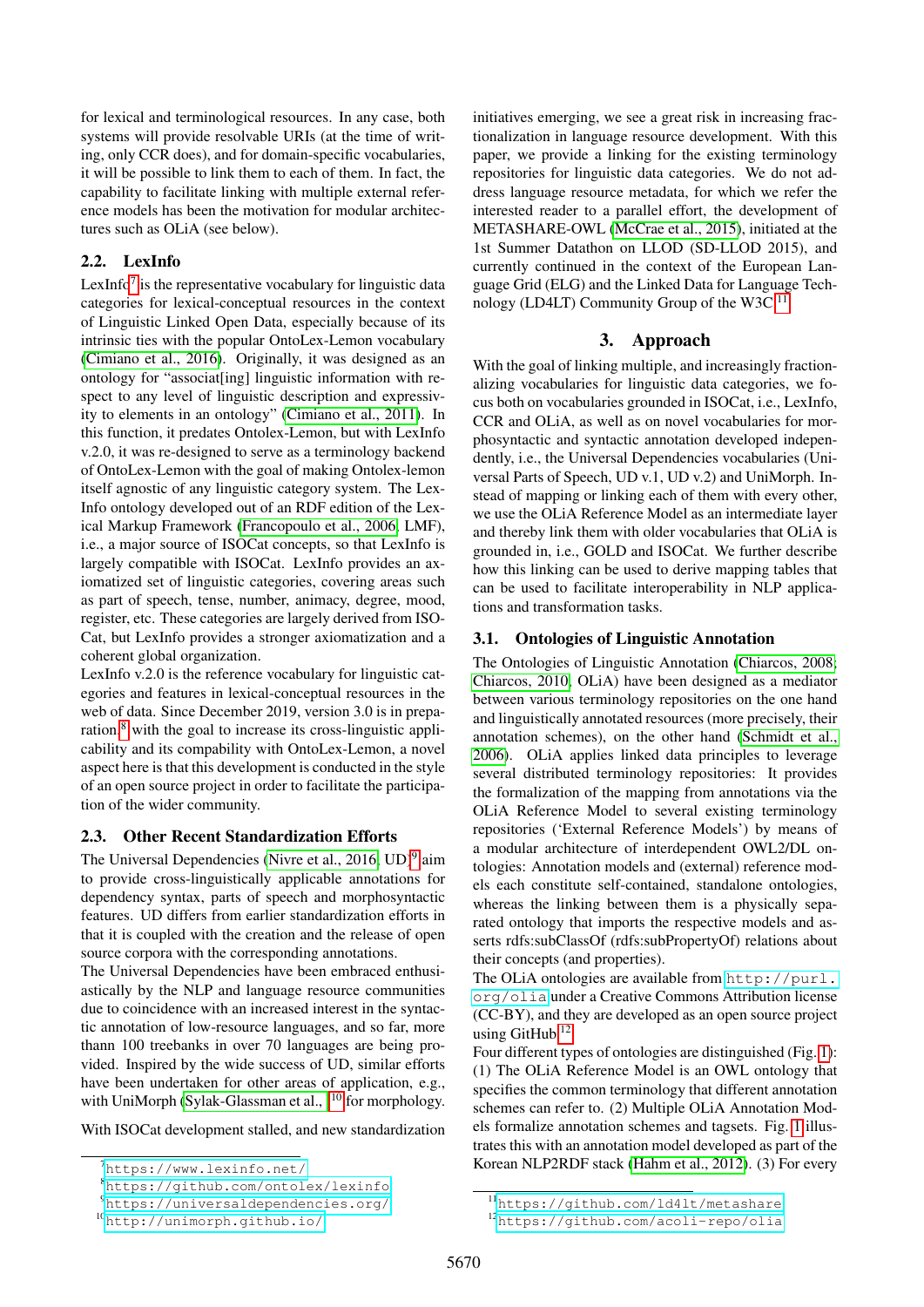

<span id="page-3-0"></span>Figure 1: Modular OLiA ontologies

annotation model, a linking model defines rdfs:subClassOfrelationships between concepts in the annotation model and the reference model. Linking models are interpretations of annotation model concepts and properties in terms of the reference model. (4) Similarly, other communitymaintained vocabularies are linked with OLiA, e. g., ISO-Cat and GOLD.

The OLiA ontologies cover different grammatical phenomena, including inflectional morphology, word classes, phrase and edge labels of different syntax annotations, as well as extensions for coreference, discourse relations, discourse structure and information structure [\(Chiarcos,](#page-8-17) [2014\)](#page-8-17). Annotations for lexical semantics are only covered to the extent that they are found in syntactic and morphosyntactic annotation schemes.

#### 3.2. Universal Part of Speech Tags (UP)

In order to facilitate annotation projection on the basis of parallel text, [Petrov et al. \(2012\)](#page-9-6) introduced a highly reductionist, but 'universal' (i.e., cross-linguistically applicable, not universal in the sense of linguistic theory) representation of morphosyntactic annotation, based on a mapping of various annotation schemes to a minimal set of about a dozen part-of-speech tags. We integrate his information in OLiA by directly interpreting UP concepts as OLiA concepts and converting the mapping files from their original TSV format to OLiA annotation and linking models, using the following interpretation:

| UP tag      | UP definition                | OLiA concept        |
|-------------|------------------------------|---------------------|
| <b>VERB</b> | verbs (all tenses and modes) | olia: Verb          |
| <b>NOUN</b> | nouns (common and proper)    | olia:Noun           |
| <b>PRON</b> | pronouns                     | olia:Pronoun        |
| ADJ         | adjectives                   | olia: Adjective     |
| <b>ADV</b>  | adverbs                      | olia: Adverb        |
| <b>ADP</b>  | adpositions                  | olia:Adposition     |
| <b>CONJ</b> | conjunctions                 | olia:Conjunction    |
| <b>DET</b>  | determiners                  | olia:Determiner     |
| <b>NUM</b>  | cardinal numbers             | olia:CardinalNumber |
| <b>PRT</b>  | particles or function words  | olia:Particle       |
| X           | other                        | (unlinked)          |
|             | punctuation                  | olia: Punctuation   |
|             |                              |                     |

lease of OLiA in a separate directory [http://purl.](http://purl.org/olia/up) [org/olia/up](http://purl.org/olia/up). On the one hand, this reflects their original source, but more importantly, the number of links that these linking models provide is much shallower than that of regular OLiA annotation models which aim to capture the full semantics of every tag. We thus distinguish regular linking models from UP linking models. Also, note that we did not include the UP linking models for annotation schemes previously covered by OLiA.

Note that UP tags are provided without definitions, there is thus no way to evaluate in a language-independent manner whether this mapping is correct. However, OLiA design encapsulates annotation models, so that OLiA users are free to replace an existing linking model with their own, e.g., by copying the linking model provided and adjusting it according to their specifications.

### 3.3. UD v.1

The Universal Dependencies comprise 'universal' part of speech annotations (originating in UP), morphosyntactic features (optional, originating from Zeman 2008, and, indirectly, from EAGLES) and syntactic dependencies (originating from the Stanford dependencies, De Marneffe and Manning 2008). UD data and documentation are available from <https://universaldependencies.org/> and have been subject to a long (and on-going) process of refinement that led to two iterations of the UD vocabulary (UD v.1 and UD v.2).

In relation to OLiA, which aims to cover all types of linguistic annotation, we see the UD community as working on a much more restricted problem, and on a limited (albeit impressive) scale of linguistic phenomena. We thus integrate UD specifications in the same way as an annotation model.

The UD ontology is, however, not compiled into a single file, but we provide three annotation models (one for parts of speech, morphosyntactic features, and dependency labels each), and their respective linking to OLiA. In these models, every 'universal' category (tag, feature value, dependency) is represented by a class, with its original documentation as an rdfs:comment, every language-specific category (tag, feature value, dependency) is represented as an instance of the corresponding class, again with its original documentation. Using an ontology browser such as Protégé<sup>[13](#page-3-1)</sup>, it is thus possible to quickly navigate from language-specific definitions to universal definitions, or to explore the range (and definitions) of language-specific instances of a universal category. All elements in the RDF graphs are identified by URIs that resolve to the respective page in the documentation, we thus complement the human-readable website with a conceptual layer that captures both its textual and structural content. Fig. [2](#page-4-0) shows an example of the UD v.1 ontology for parts of speech.

Our UD ontologies are automatically derived from the documentation which resides in GitHub and is generated from Markdown using Jekyll. $14$  We adopt the original URI

The generated UP models are integrated into the stable re-

<span id="page-3-2"></span><span id="page-3-1"></span><sup>13</sup><http://protege.stanford.edu>

<sup>&</sup>lt;sup>14</sup>Our UD annotation models are automatically derived from the documentation by means of scripts, so that they revisions of the UD schema can be immediately reflected in the annotation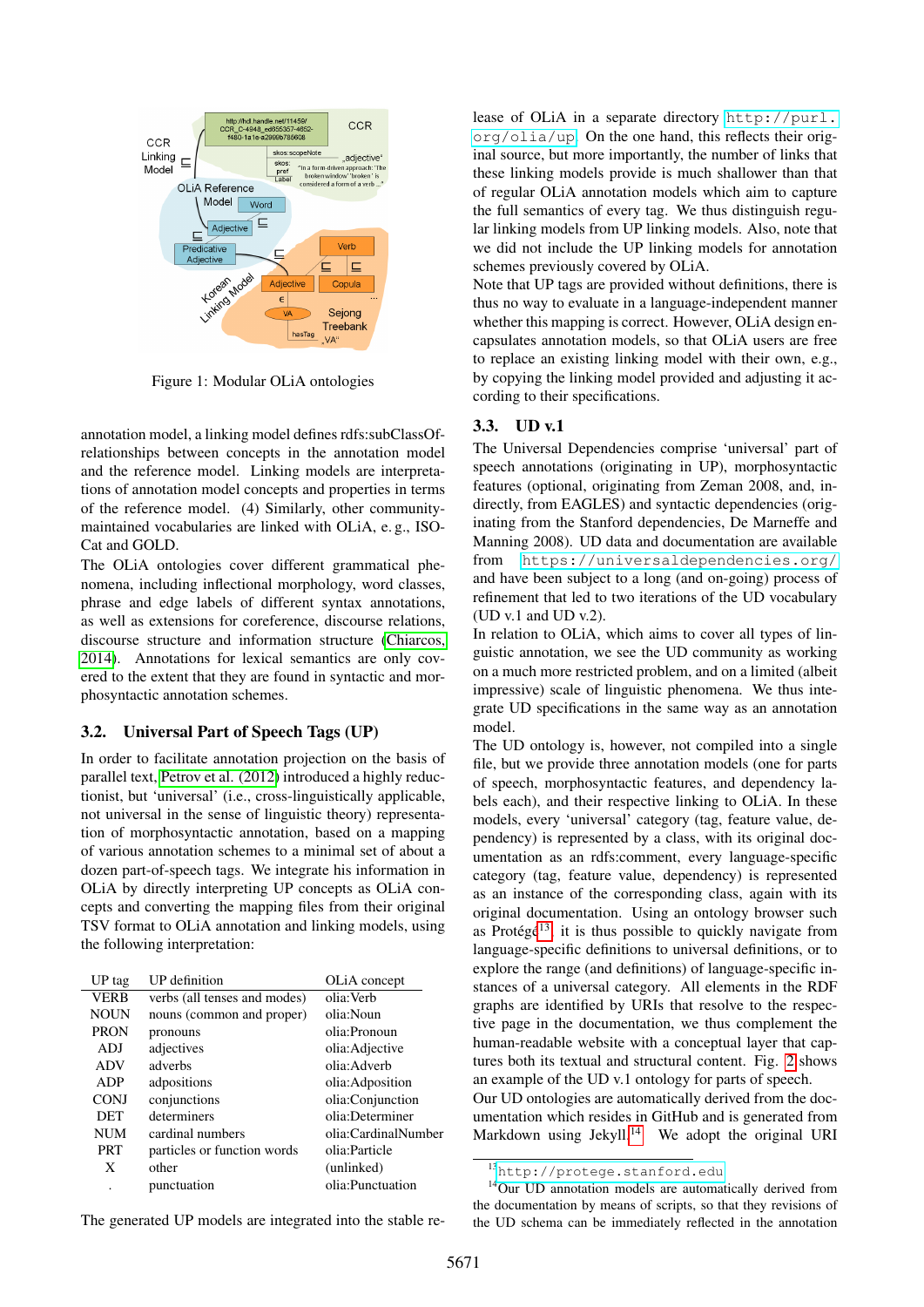| Class hierarchy (in                                    | Direct instances: 200908                                      | <b>Annotations Usage</b>                                                                                 |
|--------------------------------------------------------|---------------------------------------------------------------|----------------------------------------------------------------------------------------------------------|
| Class hierarchy                                        | $\bullet$ $\otimes$                                           | Annotations: < https://universaldependent                                                                |
| Class hierarchy: <b>2008</b>                           | For ● u:PART                                                  | Annotations -                                                                                            |
| til G.   XAsserted -<br>v– ● owl:Thing                 | :sv1/am/pos/PART><br>:sv1/ar/pos/PART>                        | rdfs:label<br>[language: en]<br>particle                                                                 |
| v- ● <https: unive<br=""><b>COMMENCE</b></https:>      | :svi/bg/pos/PART><br>:sv1/bxr/pos/PART>                       | rdfs:comment<br>Itype: rdf:XI<br><h3 id="definition">Definitic</h3>                                      |
| — O u:ADP<br>$\bullet$ $\bullet$ ADV                   | :sv1/ca/pos/PART><br>:sv1/ckb/pos/PART><br>:sv1/cop/pos/PART> | or phrase to impart meaning<br>other universal parts of sper<br><a href="CONJ">coordinatii</a>           |
| <b>DEL AUX</b>                                         | sv1/cs/pos/PART><br>:sv1/cu/pos/PART>                         | or <a href="AUX">auxiliary<br/>categories such as negation</a>                                           |
| <b>DECON</b><br>— ● u:DET                              | :sv1/da/pos/PART><br>:sv1/de/pos/PART>                        | not inflected. <p>Note t<br/>are considered particles in th<br/>as interjections under the UI</p>        |
| — O …INTJ<br><b>O</b> U:NOUN                           | :sv1/el/pos/PART><br>:sv1/en/pos/PART><br>:sv1/es/pos/PART>   | used in two ways, one wou<br>Only the former should bec<br><li>Sentence modality: <er< th=""></er<></li> |
| $\bullet$ u:NUM<br><b>DU:PART</b>                      | :sv1/et/pos/PART><br>:sv1/eu/pos/PART>                        | <li><em>jen </em> "just, o<br/><li><em>až </em> "only, a<br/>Use case: <em>až po stovky</em></li></li>   |
| <b>OUPRON</b><br><b>COLLER OPN</b>                     | :sv1/fa/pos/PART><br>:sv1/fi/pos/PART><br>:sv1/fo/pos/PART>   | <li><em>asi</em> "about<br/><h2 id="diffs">Diffs</h2></li>                                               |
| $\bullet$ $\bullet$ PUNCT<br>$\bullet$ $\bullet$ SCONJ | :sv1/fr/pos/PART><br>:sv1/ga/pos/PART>                        | dcterms: language<br>cs                                                                                  |
| $-$ 0 $-$ SYM                                          | :sv1/gl/pos/PART><br>:sv1/got/pos/PART><br>:sv1/grc/pos/PART> | system:hasTag<br>PART                                                                                    |
| <b>DEL</b> VERB<br>— o u:X                             | :svi/he/pos/PART><br>:sv1/hi/pos/PART>                        | system: has Tier<br>nos                                                                                  |
|                                                        | :sv1/hr/pos/PART><br>:sv1/hu/pos/PART>                        | Description: < https://universaldependenc                                                                |
|                                                        | :svi/id/pos/PART><br>:svi/it/pos/PART><br>:sv1/ja/pos/PART>   | Types <sup>[1]</sup><br><b>O</b> u:PART                                                                  |

<span id="page-4-0"></span>Figure 2: UD v.1 sub-ontology for parts of speech as visualized by Protégé

schema of the UD documentation, such that our URIs resolve to the original web page. For UD v.1, this was initially implemented using an experimental workflow that uses Jekyll templates to generate an RDF representation of the UD guidelines as part of the HTML rendering process:[15](#page-4-1) Aside from mapping user-provided variables to specific HTML elements, we embedded RDF triples using the RDF in attributes specification [\(Herman et al., 2015,](#page-8-18) RDFa) to be able to read off an RDF representation directly from the website. As this RDF representation was generated from the original source, it was automatically synchronized with every modification of the website, and included all descriptive and all formal elements of the original website. As UD v.1 development is stalled, the UD v.1 specifications are now provided in a static fashion, we provide another RDF converter that now processes the generated HTML content, instead of the underlying Markdown.

For these ontologies, linking models have been created manually, where UD concepts were defined as subclasses of OLiA concepts. We only link universal categories for parts of speech, morphosyntactic features and dependency labels, language-specific extensions are not linked on an individual level, resp., only captured via their anchoring in universal categories.

The linking of parts of speech is largely equivalent with UP linking, the linking of dependency labels was based on the existing linking for Stanford dependencies. Neither of these required the introduction of novel OLiA concepts. As for morphosyntactic features, the situation is similar, as OLiA is partially based on the specifications of EAGLES which had a strong influence on the Interset inventory [\(Zeman,](#page-9-8) [2008\)](#page-9-8) that represents the basis for UD feature annotations. The UD v.1 ontologies are included with  $OLiA<sup>16</sup>$  $OLiA<sup>16</sup>$  $OLiA<sup>16</sup>$  and, together with the build scripts, accessible from the OLiA GitHub repository.

### 3.4. UD v.2 and UniMorph

The revised UD v.2 vocabulary aims for establishing a greater level of coherence among the different layers of UD annotation and between different languages. It has been converted and linked analoguously to UD v.1 documentation, it should be noted, however, that the UD v.2 documentation is far less homogeneous than UD v.1 documentation, and that much language-specific information still refers to UD v.1. We provide the UD v.2 vocabularies and their linking with  $OLiA$ ,<sup>[17](#page-4-3)</sup> and the build scripts via the OLiA GitHub repository.

The Universal Morphology (UniMorph) project is a recent community effort aiming to complement the Universal Dependencies and their focus on syntax with coverage of inflectional morphology. UniMorph provides inflection tables for 110 languages using a TSV format, with lemma, form, and morphological features. Compatibility with UD is a requirement of the UniMorph community that has been partially achieved only [\(McCarthy et al., 2018\)](#page-8-19), but by reference to a common reference vocabulary the relation between both vocabularies can be expressed easily. To this end, we created e a machine-readable representation of the UniMorph vocabulary in OWL and its linking with OLiA, closely following the approach taken for  $UD<sub>18</sub>$  $UD<sub>18</sub>$  $UD<sub>18</sub>$  with build scripts included in the OLiA GitHub repository.

# 3.5. LexInfo

We focus on LexInfo v. 2.0, as this is closely coupled with the highly popular OntoLex-Lemon vocabulary and the reference vocabulary for lexical data categories in the Linguistic Linked Open Data cloud community.

Unlike UP, UD or UniMorph, LexInfo already comes as an ontology. We thus focus on its linking rather than its modelling choices. LexInfo is complementary to OLiA in the sense that OLiA takes a focus on annotations and the processing of natural language, whereas LexInfo provides an inventory of formal data categories for linguistic features of lexical entries and related information in dictionaries, wordnets and multilingual ontologies. So far, both ontologies have not been put into relation, although OLiA has been applied for encoding features of lexical resources, as well [\(Eckle-Kohler et al., 2015\)](#page-8-20). Creating an interlinking between LexInfo and OLiA, and, via OLiA, with Uni-Morph and UD thus comes with the prospect of enormous synergies between lexical resources and natural language processing as well as for the enrichment of lexical resources and morphological resources, cf. [Declerck and Racioppa](#page-8-21) [\(2019\)](#page-8-21).

Similar to OLiA, LexInfo is partially based on ISO-Cat, but it differs from the OLiA Reference Model in

model. For a related piece of work, we would like to refer to [Pas](#page-9-7)[sos \(2018\)](#page-9-7) who provides a manually constructed and richer ontology for UD – which is, however, no longer synchronized with the ongoing improvement of UD documentation.

<span id="page-4-1"></span><sup>15</sup>This prototype is available via [http://fginter.](http://fginter.github.io/docs/) [github.io/docs/](http://fginter.github.io/docs/).

<span id="page-4-2"></span><sup>16</sup><http://purl.org/olia/ud-v1>

<span id="page-4-3"></span><sup>17</sup><purl.org/olia/ud-v2>

<span id="page-4-4"></span><sup>18</sup><http://purl.org/olia/unimorph/>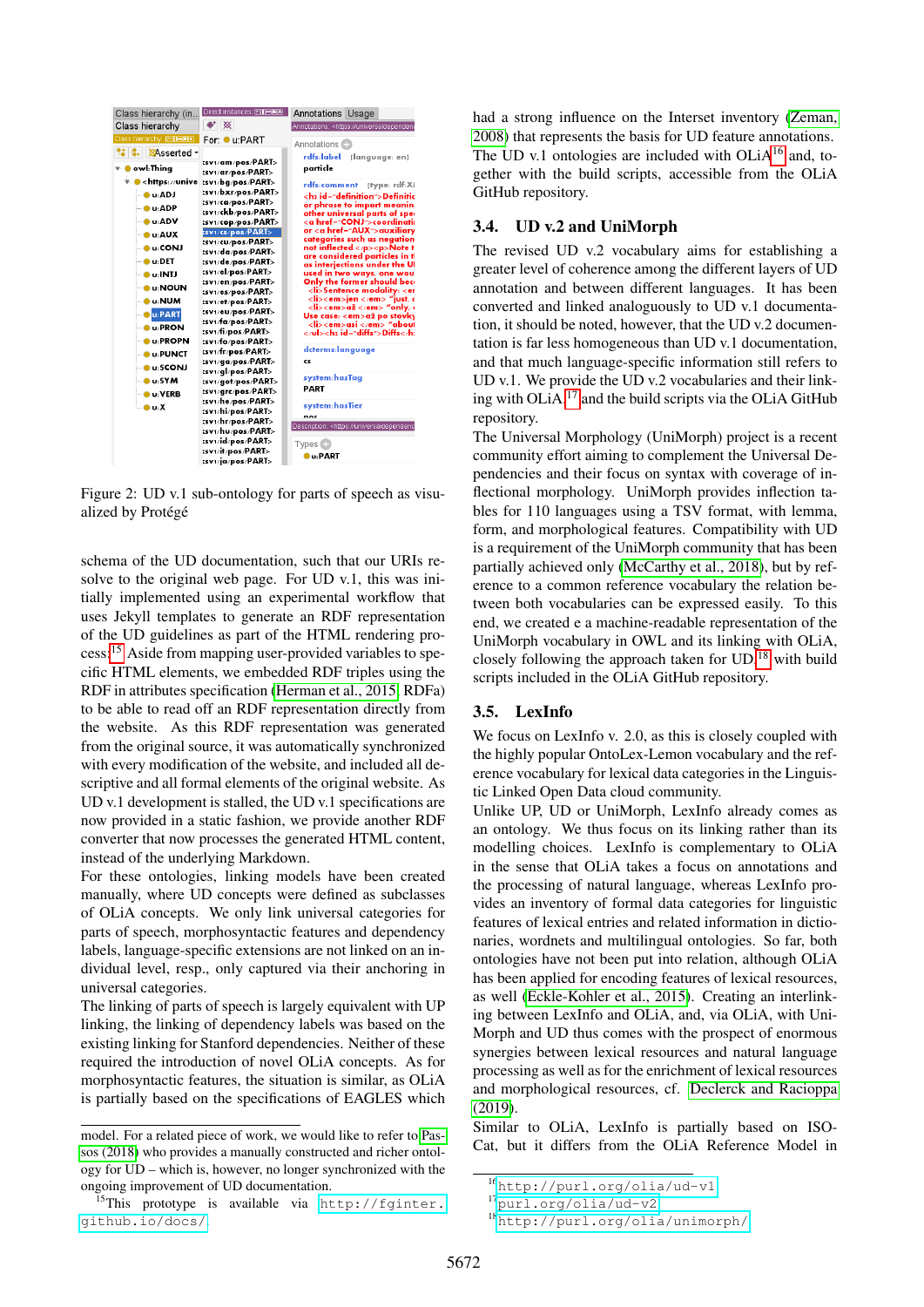that it provides individuals rather than classes. Accordingly, it is not possible to establish formal equivalence relations (owl:equivalentClass), to assert identity (owl:sameAs) or to use the conventional OLiA linking properties (rdfs:subClassOf). Instead, LexInfo terms can only be defined as instances of OLiA concepts, so that Lex-Info is linked with OLiA in the style of an OLiA annotation model,<sup>[19](#page-5-0)</sup> i.e., a specialization for the domain of lexical information.

We provide a manual linking for LexInfo 2.0 with OLiA.<sup>[20](#page-5-1)</sup> The linking is facilitated by the fact that LexInfo is based on ISOCat. No extensions of OLiA were necessary to represent LexInfo concepts. It is to be noted, however, that terminology relevant to the internal structure of lexical resources rather than their grammatical characteristics (another concern of the LMF model that which LexInfo developed from) have not been added to the OLiA Reference Model, but only information that could be potentially found in linguistic annotation.

### 3.6. CLARIN Concept Registry

Within the CLARIN infrastructure, the CLARIN Concept Registry (CCR) serves to provide semantically interoperable annotation terminology for various services and resources. It provides a collection of concepts, identifiable by persistent identifiers, that are relevant for the domain of language resources. At its core, the CLARIN CCR provides a revised subsection of ISOCat concept in SKOS, although under different URIs (handles).<sup>[21](#page-5-2)</sup>

The actual RDF data is not publicly available, but can be recovered from the HTML rendering of the CCR browser. We provide a script that retrieves a partial RDF/Turtle representation for the morphosyntactic and syntactic facets of the CCR. In total, the morphosyntactic and syntactic facets of the CCR provide 484 terms, out of which 4 have been approved, 3 have been expired, and 477 (98.6%) remain at candidate status.

CCR terms are generally more (or, at least as) abstract than OLiA Reference Model terms. By analogy with the existing ISOCat linking [\(Chiarcos, 2010\)](#page-8-8), we integrate CCR as an external reference model, i.e., to provide a linking that defines OLiA concepts as subclasses of (or equivalent classes with) CCR concepts. For technical reason, however, this is not possible with the native CCR data model:

<span id="page-5-2"></span><span id="page-5-1"></span><sup>20</sup><http://purl.org/olia/external/lexinfo>

The RDF data drawn from the CCR portal natively represents terms as instances of skos:Concepts. In this form, CCR concepts are OWL instances (not classes) and can thus not serve as superclasses of OLiA concepts. Aside from parsing RDF triples out of the HTML, we thus perform OWL conversion as a post-processing step by replacing every skos:Concept with rdfs:Class, skos:broader with rdfs:subClassOf, etc., and add an OWL header. The original URIs are preserved and resolve to HTML pages in the CCR portal. After this conversion, OLiA concepts are manually be defined as subconcepts of the CCR ontology using rdfs:subClassOf in the linking model.

The original extracted CCR data, its ontological formalization and its linking is provided in the external branch of  $OLiA<sub>1</sub><sup>22</sup>$  $OLiA<sub>1</sub><sup>22</sup>$  $OLiA<sub>1</sub><sup>22</sup>$  the crawler and conversion scripts are accessible via the OLiA GitHub repository.

# 4. Interoperability in Practice: Mapping Annotations

So far, we described the conversion and the linking of five post-ISOCat sources of linguistic reference terminology with OLiA, and thereby, with each other, with older resources such as ISOCat, GOLD, and the Typological Database System (TDS) ontology and a large number of annotation schemes. Each of these vocabularies is associated with a significant number of language resources that adhere to its specifications, and as a result, it is now possible to map annotations, resp., linguistic features of lexical resources from one vocabulary onto another.

It is to be noted, however, that such a mapping is not necessarily lossless: For a particular annotation scheme, linking with OLiA provides cross-linguistically applicable, intensionally defined concepts to formalize the meaning of tags. But OLiA does not necessarily capture resource-, tagset- or language-specific constraints that may apply to a particular tagset. This includes lexeme-specific tags, such as TO in the Penn Treebank tagset (for to in all its uses). In the linking, this is modelled as a subclass of olia:Preposition *or* (owl:unionOf) olia:Unique ('particle'), etc. While the possible functions of the elements tagged with TO are correctly captured in this way, we lose the information that the tag requires the presence of a particular word.

Another aspect where we encounter possible information loss between annotation models and OLiA are implicit constraints imposed by the underlying data structure of tagsets. Usually, this is a list or a tree, but in either case, the categories they posit are extensionally disjoint (in order to enable unambiguous tagging). In an ontology, they can overlap. If the underlying categories overlap, tagsets usually define what tag to be used. An attributive possessive pronoun like her in her garden is *both* a determiner (syntactically) and a pronoun (morphologically and semantically). If a tagset has a special tag for attributive possessive pronouns, it can be linked to the intersection of both classes (multiple inheritance), but if a tagset has only tags for pronoun and determiner (e.g., UD PRON and DET), a choice has to be made by the annotators or the tagset designers. In UD, for example, attributive possessive pronouns should be

<span id="page-5-0"></span><sup>&</sup>lt;sup>19</sup>In this context, and given that other types of linguistic terminology resources have been linked in this way with the OLiA Reference Model [\(Dimitrova et al., 2016\)](#page-8-22), it would be more adequate to use the term "domain model" rather than "annotation model": LexInfo is not concerned with annotations, but addresses domainspecific information for the domains of lexical and terminological resources (dictionaries, glossaries, word nets, terminologies, multilingual ontologies), where this information is actual content rather than an annotation attached to a content element. However, this comes with other connotations, so that we stay with the conventional term.

<sup>&</sup>lt;sup>21</sup>Via its public interface, the CLARIN CCR does not provide direct links to ISOCat concepts, but encodes them as comments in skos:changeNote literals. By means of regular expressions, the partial SKOS data, together with these ISOCat links have been retrieved.

<span id="page-5-3"></span><sup>22</sup><http://purl.org/olia/external/ccr/>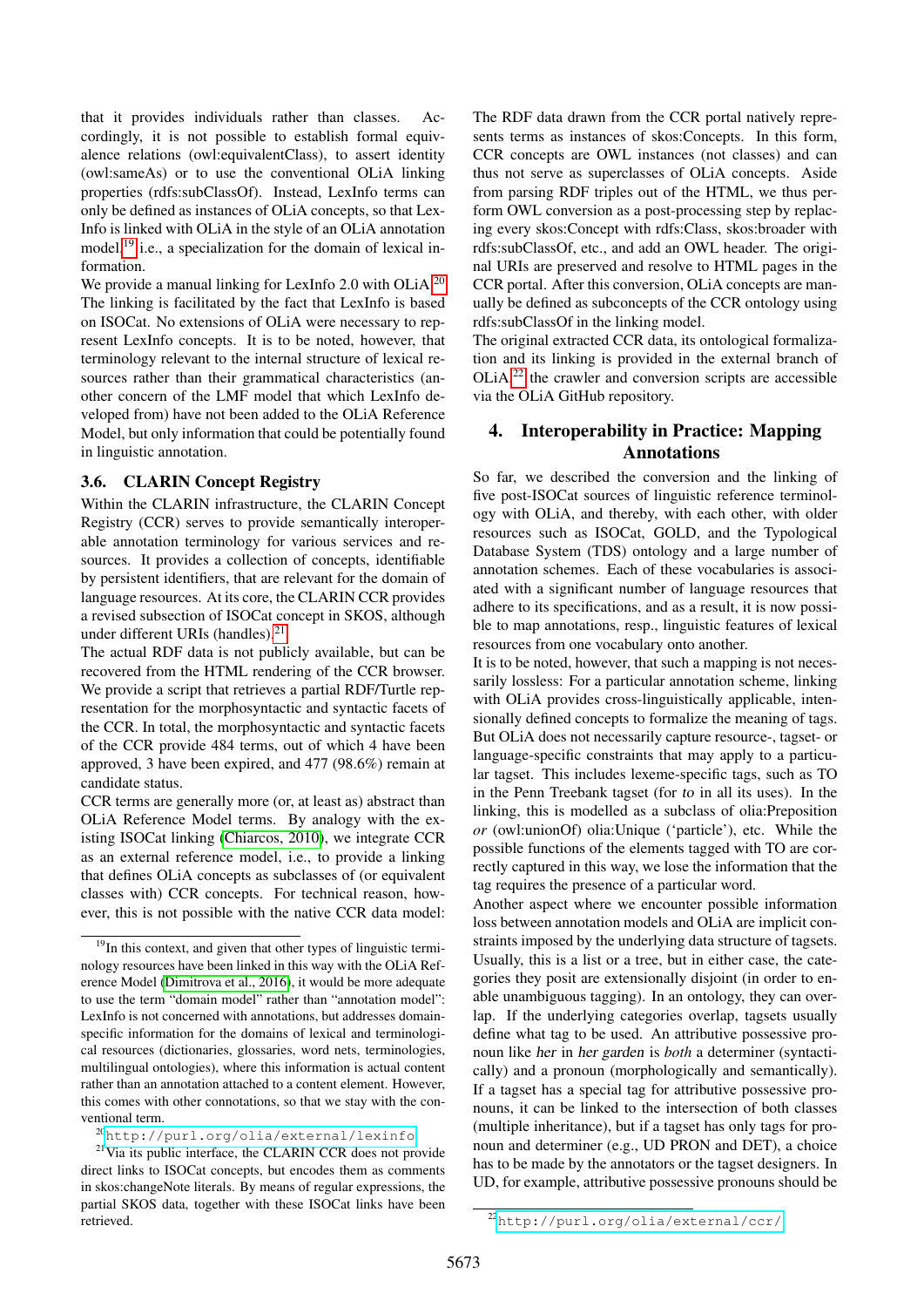tagged DET – even for languages without grammaticalized determiners. By linking DET with olia:Determiner, an attributive possessive pronoun in English would be correctly represented as determiner, but the annotation does not provide the information that it would be a pronoun, as well. When using OLiA to map from an annotation model that treats attributive possessive pronouns as pronouns to UD, we would not be able to predict the DET tag. When using OLiA for an annotation model that treats attributive possessive pronouns as a distinct class, OLiA would preserve the information that her is in both categories, but it would not be able to disambiguate the choice between DET *or* PRON in UD as a target tagset, because it is unaware of tagsetspecific disambiguation rules.

As far as cross-linguistically applicable categories and features are concerned, we assume that an OLiA encoding for a particular tagset is lossless with respect to intensional semantics (if a particular category does not exist, it can be created), but that it can lose information about extensional restrictions. This is adequately expressed in the requirement to use of rdfs:subClassOf for the linking of annotation model concepts and the OLiA Reference Model. But this also means that the mapping from OLiA to an annotation model may be noisy, because extensional restrictions and disambiguation rules are not available.

The situation is different between OLiA and external reference models, e.g., concepts of CCR, GOLD, TDS or ISO-Cat, as we expect these to exist on the same or a higher level of abstraction as OLiA concepts. With the current linking, we do thus provide a lossless mapping from Lex-Info, UP, UD, UniMorph and other annotation models via OLiA to CCR, GOLD and ISOCat. The mapping from CCR, GOLD, ISOCat or OLiA to UD and other annotation models, however, be lossy.

The overall relations of the vocabularies described here here are summarized in Fig. [3.](#page-6-0) For the reasons detailed above, all of them were integrated into the overall architecture of OLiA by means of rdfs:subClassOf (or, rdf:type, i.e., instance) relations. For UP, UD, and UniMorph, which are resource- or application-specific vocabularies, this is semantically adequate. LexInfo does provide a similar degree of abstraction as the OLiA Reference Model, but here, this modelling is required for technical reasons, i.e., that Lex-Info individuals cannot be formalized as equivalent or superclasses of the OWL classes provided by the OLiA Reference Model. The situation is different for the CCR, which can be linked as an external reference model (that provides superclasses for OLiA concepts) after a conversion from SKOS to OWL. As for using rdfs:subClassOf relations to retrieve upper classes ('upward search'), our modelling assumes that this is lossless (if the linking is correct), as for using rdfs:subClassOf relations retrieve subclasses ('downward search'), our modelling assumes that this can be lossy (even if the linking is correct, we may miss extensional constraints).

With these vocabularies being linked, it is now possible to retrieve, say, the ISOCat concept for a given UniMorph annotation, say, the feature DAT (dative case) by upward search: In the UniMorph ontology, "DAT" is the value of the UniMorph label for unimorph:DAT, an instance of uni-



<span id="page-6-0"></span>Figure 3: Linking of terminology repositories with each other, with ISOCat, GOLD and the TDS ontology via OLiA

morph:DativalCase. Using SPARQL, we can retrieve the superclasses of this tag from the UniMorph graph:

```
SELECT ?uclass
WHERE {
 GRAPH <http://.../unimorph.owl> {
  ?uinst unimorph:label 'DAT'.
  ?uinst a/rdfs:subClassOf+ ?uclass. } }
```
The UniMorph linking can then be consulted to identify the corresponding OLiA concept, and from there, we can retrieve all ISOCat concepts.

```
SELECT ?uclass ?isoclass
WHERE {
 GRAPH <http://.../unimorph-link.rdf> {
  ?uclass rdfs:subClassOf ?oClass
 }
 GRAPH <http://.../olia.owl> {
  ?oClass rdfs:subClassOf* ?superClass
 } # *: direct or indirect superclasses
 GRAPH <http://.../dcr-link.rdf> {
  ?superClass rdfs:subClassOf* ?isoclass
 } }
```
From the OWL version of the ISOCat morphosyntactic profile provided by  $OLiA<sup>23</sup>$  $OLiA<sup>23</sup>$  $OLiA<sup>23</sup>$  we can then retrieve the original datcat URIs for the corresponding classes:

```
SELECT ?isoclass ?uri
WHERE { ?isoclass dcr:datcat ?uri }
```
By navigating through the respective ontologies with SPARQL, we are thus able to map UniMorph "DAT" to <http://www.ISOCat.org/datcat/DC-3148>. This example shows an upward search, but analogously, search can be performed from ISOCat down to a specific annotation model, or from one annotation to another. At the moment, OLiA provides linkings with 94 annotation models for morphosyntax and/or syntax, applicable to more

<span id="page-6-1"></span><sup>23</sup><http://purl.org/olia/external/dcr>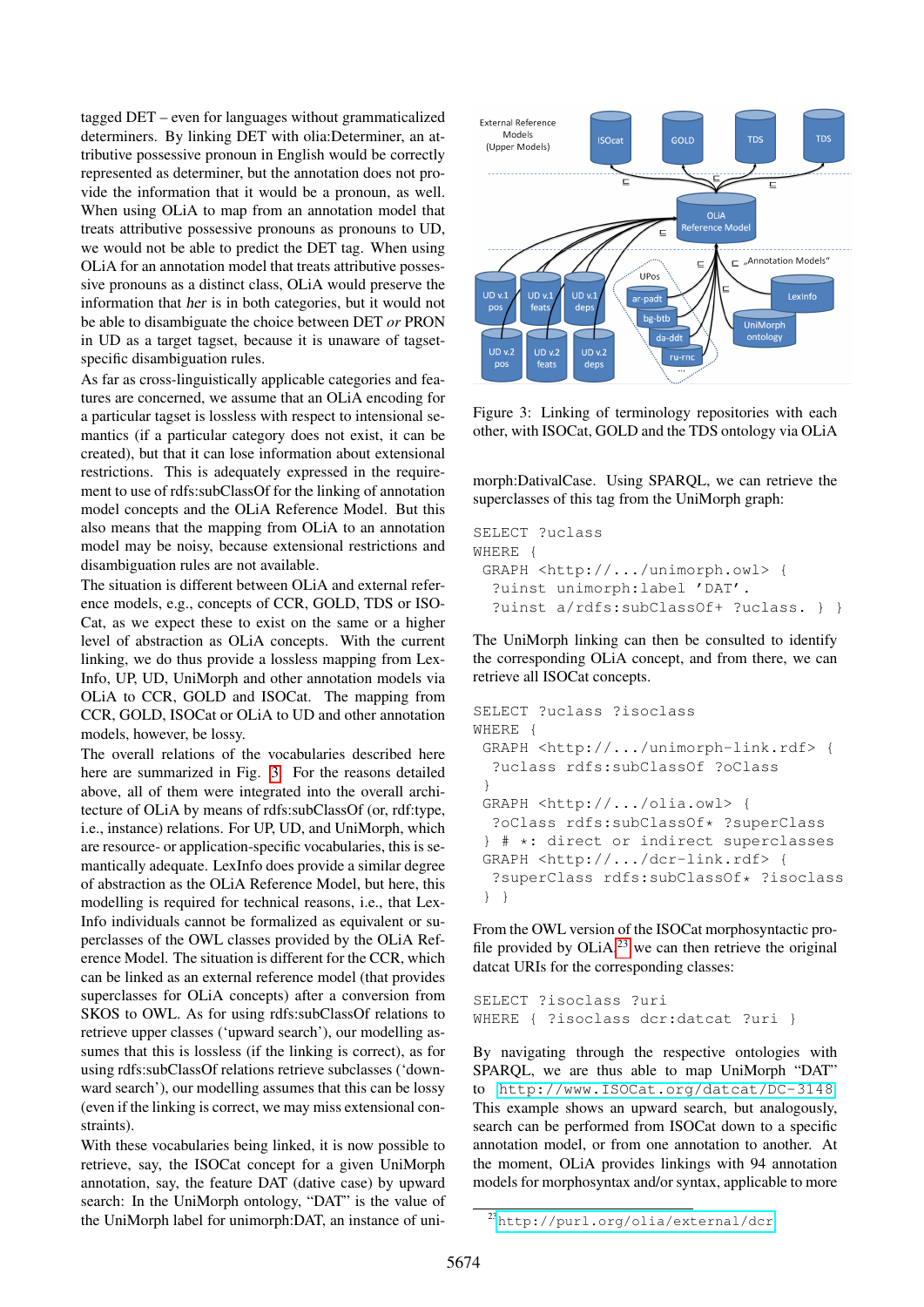than 100 languages, the terminology repositories described here cover hundreds of language resources, as well, by linking them via the OLiA Reference Model, it is now possible to map each of these vocabularies to every other.

As the example shows, knowledge graphs, semantic technologies and ontologies are expressive and powerful devices, but they also come with considerable technological overhead for a relatively simple practical problem, the mapping of tags from one representation to another. More than the formal treatment of interoperability, this is of interest to the language resource community.

Using SPARQL SELECT, mapping tables can be easily generated with the queries above, as every variable binding of the SELECT statement will result in a row in a TSV, XML or JSON table, with one column per return variable. It is to be emphasized, however, that such mappings are not necessarily lossless or that they result in unambiguous results.

A suitable heuristic to eliminate redundant or too generic results is to restrict the results to elements on the shortest paths between two vocabulary elements in a SPARQL property path. In SPARQL, path length calculation can be implemented with aggregates:

```
SELECT ?x ?z (COUNT(?y) AS ?length)
WHERE {
 ?x rdfs:subClassOf* ?y.
 ?y rdfs:subClassOf+ ?z }
```
Using a subsequent filtering step, mappings between two vocabularies can be restricted to pairs with minimal distance for every element of the source vocabulary.

# 5. Discussion and Outlook

In this paper, we describe the formalization of several linguistic annotation vocabularies by means of ontologies, and their respective linking with each other and existing terminology repositories by using the OLiA Reference Model as an intermediate representation. We provide the corresponding ontologies, resp. with their linking models, together with the Ontologies of Linguistic Annotations under a CC-BY license.

Grounding annotation schemes in formal ontologies, and interlinking them with each other establishes a high degree of interoperability at a comparably low cost. In particular, this approach differs from full-fledged standardization in that it does not require revisions of the actual annotation, but can be solely performed at the level of the vocabularies themselves.

From linked and formalized vocabularies, mapping tables that can be generated from the linking by means of SPARQL SELECT statements. As these involve queries over several RDF graphs, these are comparably complex. They do not, however, have to be developed by the end user. Instead, they can be statically compiled from a pair of vocabularies, and published along with software or data they are to be applied to. In general, the generated mapping rules will be approximative in the sense that they can be reductionistic (similar to the mappings provided by UP, the target annotations can be more coarse-grained) or underspecified (if the target vocabulary provides a higher degree of granularity than the source vocabulary, all alternative tags will be listed).

While it is not possible to guarantee 1:1 correspondences in mapping tables generated from such data (they might not even exist), this is nevertheless an efficient approach as it allows to retrieve approximative mapping rules for the transformation of annotations in accordance with dozens or even hundreds of language resources. With the linking of UP, UD, UniMorph, LexInfo, and the CCR, this functionality is now available for the most influential vocabularies for linguistic annotation terminology in the post-ISOCat era.

This paper is a resource description, in the sense that mappings between various vocabularies are being provided. At the same time, it employs linkings with the OLiA Reference Model as a basis for establishing a shared semantic space between them. While this seems to bring OLiA into a similar position as ISOCat and GOLD previously had (and for which they failed), we would like to emphasize that the point we are trying to make is something different: Using HTTP(S)-resolvable URIs for identifying concepts, semantically typed relations that hold between them (i.e., RDF properties), and the technical means to access remote data sets (i.e., RDF federation), it is possible to harmonize existing, distributed vocabularies. This is an insight that was already underling the development of the GOLD ontology. But in addition to that, we do not rely on centralized, monolithic repositories for data categories, application-specific interfaces and protocols, and formal means for concept registration and standardization by means of a designated commission or an editorial board as adopted by standardizationbased approaches in the early 2000s. Instead, OLiA (like UD and, since January 2020, LexInfo) adopts a lean, software-inspired development workflow with a low entry barrier to its contributors: The vocabulary is maintained as an open source project and available via an open platform (GitHub). Privileged users (administrators) exist and they serve a similar role as the editorial board of ISOCat and GOLD, but *anyone* can fork a copy, modify it according to his needs – and request to merge his changes or additions back into the main branch.<sup>[24](#page-7-0)</sup>

Our main contribution is thus to demonstrate the application of open source development principles and linked data technology to adress annotation interoperability challenges in a distributed setting: Concepts and definitions of different providers are defined in self-contained formal models (annotation models, terminology repositories) and can subsequently refer to vocabularies or reference concepts developed by a broader, and open community with a low entry barrier.

<span id="page-7-0"></span> $24$ It is very well conceivable that OLiA will be superseded by another terminology initiative at some point in time, but as long as it employs resolvable URIs for their concepts, these can be linked with OLiA and thus to all OLiA-linked vocabularies. But even if no explicit linking is provided: If this future vocabulary would be based on a fork of the OLiA Reference Model, and developed in a similar fashion, links with OLiA concepts will be recoverable from Diff/Merge scripts automatically created during version control and source code management.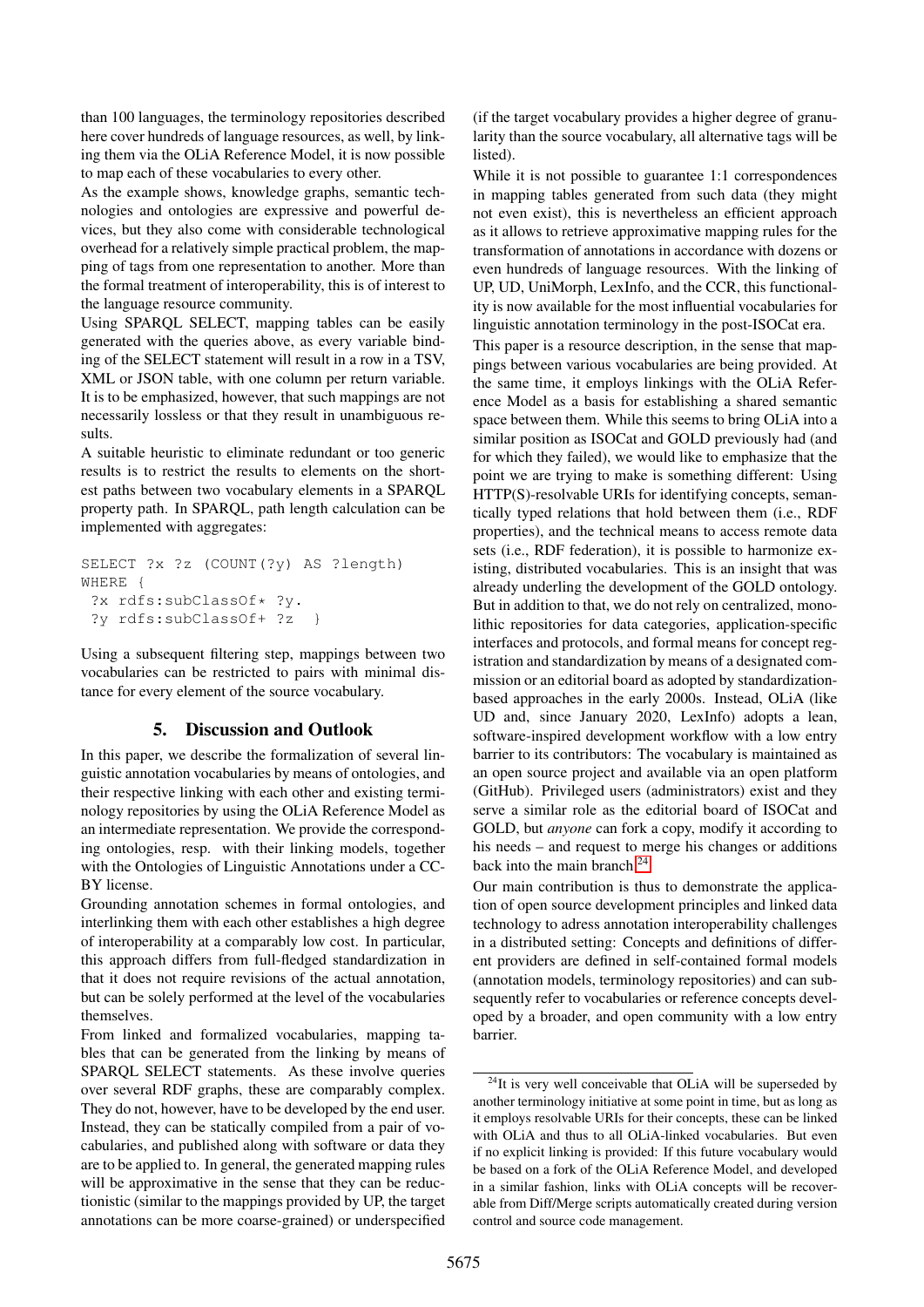### Acknowledgements

The research described in this paper has been supported by BMBF Early Career Research Group 'Linked Open Dictionaries (LiODi)', the Horizon 2020 Research and Innovation Action 'Pret-a-LLOD', Grant Agreement number 825182, and the project 'Fachinformationsdienst Linguistik', funded by the German Research Foundation (DFG) in the infrastructure programme 'Wissenschaftliche Literaturversorgungs- und Informationssysteme'.

### 6. Bibliographical References

- <span id="page-8-9"></span>Brugman, H. and Lindeman, M. (2012). Publishing and exploiting vocabularies using the OpenSKOS. In *Proceedings of the Describing Language Resources with Metadata Workshop at LREC 2012*.
- <span id="page-8-2"></span>Chiarcos, C. and Sukhareva, M. (2015). OLiA - Ontologies of Linguistic Annotation. *Semantic Web Journal*, 518:379–386.
- <span id="page-8-4"></span>Chiarcos, C., Hellmann, S., and Nordhoff, S. (2012a). The Open Linguistics Working Group of the Open Knowledge Foundation. In *Linked Data in Linguistics*, pages 153–160. Springer, Heidelberg.
- <span id="page-8-6"></span>Chiarcos, C., Nordhoff, S., and Hellmann, S. (2012b). Interoperability of Corpora and Annotations. In C. Chiarcos, et al., editors, *Linked Data in Linguistics*, pages 161–179, Heidelberg, Germany. Springer.
- <span id="page-8-15"></span>Chiarcos, C. (2008). An ontology of linguistic annotations. *LDV Forum*, 23(1):1–16.
- <span id="page-8-8"></span>Chiarcos, C. (2010). Grounding an ontology of linguistic annotations in the Data Category Registry. In *Proceedings of Language Resource and Language Technology Standards (LT&LTS) at LREC 2010*, pages 37-40, Valetta, Malta, May.
- <span id="page-8-17"></span>Chiarcos, C. (2014). Towards interoperable discourse annotation. discourse features in the ontologies of linguistic annotation. In *Proceedings of the Ninth International Conference on Language Resources and Evaluation (LREC 2014)*, pages 4569–4577.
- <span id="page-8-11"></span>Cimiano, P., Buitelaar, P., McCrae, J., and Sintek, M. (2011). LexInfo: A declarative model for the lexiconontology interface. *Web Semantics: Science, Services and Agents on the World Wide Web*, 9(1):29–51.
- <span id="page-8-10"></span>Cimiano, P., McCrae, J., and Buitelaar, P. (2016). Lexicon Model for Ontologies. Technical report, W3C Community Report, 10 May 2016.
- De Marneffe, M. and Manning, C. D. (2008). The Stanford typed dependencies representation. In *Proceedings of the Workshop on Cross-Framework and Cross-Domain Parser Evaluation at COLING 2008*, pages 1–8, Manchester, UK.
- <span id="page-8-21"></span>Declerck, T. and Racioppa, S. (2019). Porting multilingual morphological resources to OntoLex-Lemon. In *Proceedings of the International Conference Recent Advances in Natural Language Processing, RANLP*.
- <span id="page-8-0"></span>Dimitriadis, A., Windhouwer, M., Saulwick, A., Goedemans, R., and Bíró, T.  $(2009)$ . How to integrate databases without starting a typology war: The Typological Database System. In Martin Everaert, et al., editors, *The Use of Databases in Cross-Linguistic Studies*, Em-

pirical Approaches to Language Typology [EALT] 41, page 155–208. Walter de Gruyter, Berlin.

- <span id="page-8-22"></span>Dimitrova, V., Fäth, C., Chiarcos, C., Renner-Westermann, H., and Abromeit, F. (2016). Building an ontological model of the BLL thesaurus. First steps towards an interface with the LLOD cloud. In *Proceedings of the Fifth Workshop on Linked Data in Linguistics: Managing, Building and Using Linked Language Resources at LREC 2016*, page 50.
- <span id="page-8-20"></span>Eckle-Kohler, J., McCrae, J., and Chiarcos, C. (2015). *lemonUby* - A large, interlinked, syntactically-rich resource for ontologies. *Semantic Web Journal*, 6(4):371– 378.
- <span id="page-8-1"></span>Farrar, S. and Langendoen, D. T. (2010). An OWL-DL implementation of GOLD: An ontology for the Semantic Web. In A. Witt et al., editors, *Linguistic Modeling of Information and Markup Languages: Contributions to Language Technology*. Springer, Dordrecht, Netherlands.
- <span id="page-8-12"></span>Francopoulo, G., George, M., Calzolari, N., Monachini, M., Bel, N., Pet, M., and Soria, C. (2006). Lexical Markup Framework (LMF). In *Proceedings of the Fifth International Conference on Language Resources and Evaluation (LREC 2006)*, pages 233–236, Genoa, Italy.
- <span id="page-8-16"></span>Hahm, Y., Lim, K., Park, J., Yoon, Y., and Choi, K.-S. (2012). Korean NLP2RDF resources. In *Proceedings of the Tenth Workshop on Asian Language Resources (ALR 2012)*, pages 1–10, Mumbai, India.
- <span id="page-8-18"></span>Herman, I., Adida, B., Sporny, M., and Birbeck, M. (2015). RDFa 1.1 primer - third edition. W3C working group note, World Wide Web Consortium.
- <span id="page-8-5"></span>Ide, N. and Romary, L. (2004). A registry of standard data categories for linguistic annotation. In *Proceedings of the Fourth International Conference on Language Resources and Evaluation (LREC 2004)*, pages 135–39, Lisboa, Portugal, May.
- <span id="page-8-7"></span>Kemps-Snijders, M. (2010). RELISH: Rendering endangered languages lexicons interoperable through standards harmonisation. In *7th SaLTMiL Workshop on Creation and use of basic lexical resources for lessresourced languages*, Valetta, Malta.
- <span id="page-8-3"></span>Leech, G. and Wilson, A. (1996). EAGLES recommendations for the morphosyntactic annotation of corpora. URL [http://www.ilc.cnr.it/EAGLES/](http://www.ilc.cnr.it/EAGLES/annotate/annotate.html) [annotate/annotate.html](http://www.ilc.cnr.it/EAGLES/annotate/annotate.html). Version of March 1996.
- <span id="page-8-19"></span>McCarthy, A. D., Silfverberg, M., Cotterell, R., Hulden, M., and Yarowsky, D. (2018). Marrying universal dependencies and universal morphology. *arXiv preprint arXiv:1810.06743*.
- <span id="page-8-14"></span>McCrae, J. P., Labropoulou, P., Gracia, J., Villegas, M., Rodríguez-Doncel, V., and Cimiano, P. (2015). One ontology to bind them all: The META-SHARE OWL ontology for the interoperability of linguistic datasets on the web. In *European Semantic Web Conference*, pages 271–282. Springer.
- <span id="page-8-13"></span>Nivre, J., Agić,  $\check{Z}$ ., Ahrenberg, L., and et. al. (2016). Universal dependencies 1.4. http://hdl.handle.net/11234/1- 1827.